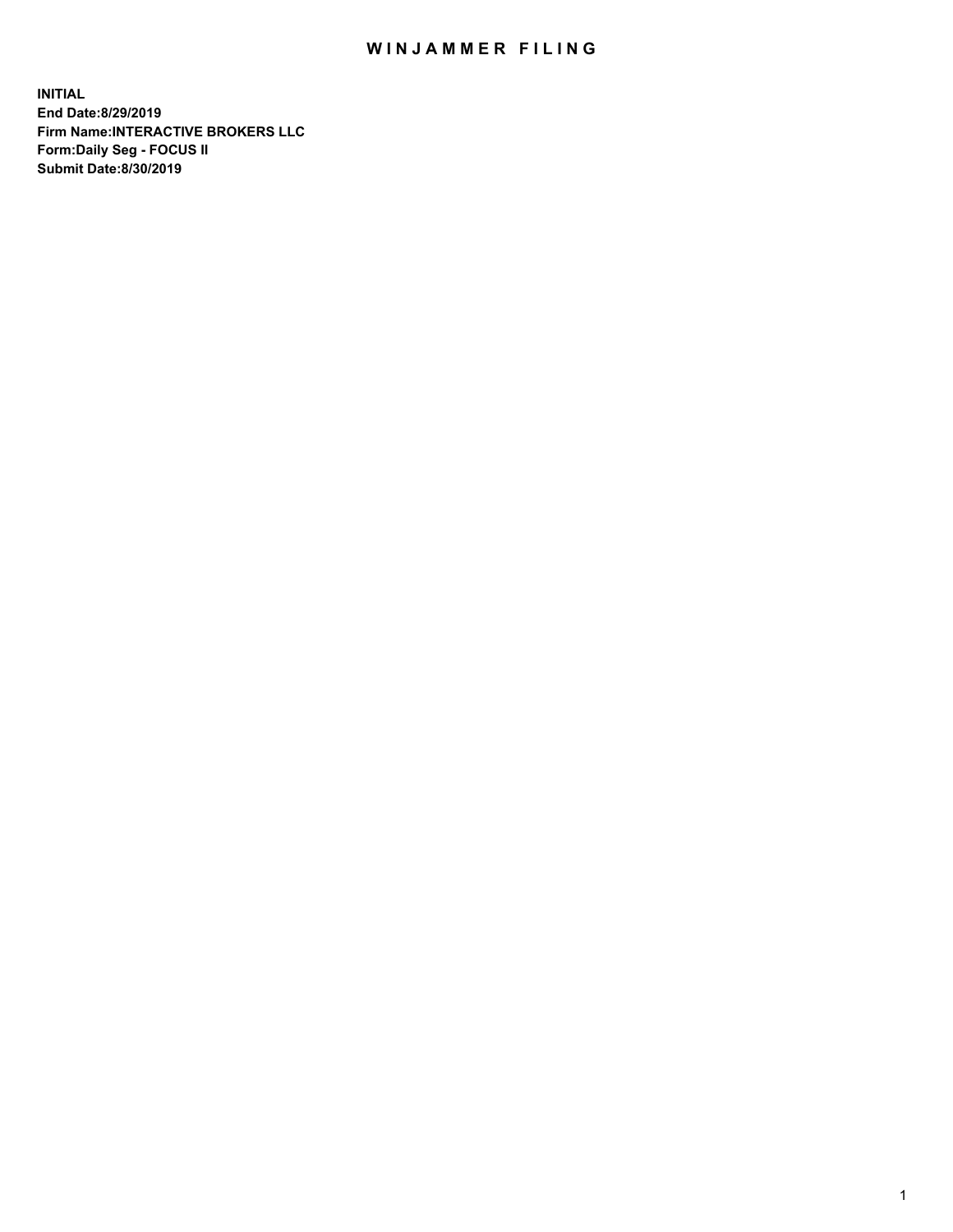**INITIAL End Date:8/29/2019 Firm Name:INTERACTIVE BROKERS LLC Form:Daily Seg - FOCUS II Submit Date:8/30/2019 Daily Segregation - Cover Page**

| Name of Company                                                                                                                                                                                                                                                                                                                | <b>INTERACTIVE BROKERS LLC</b>                                                                  |
|--------------------------------------------------------------------------------------------------------------------------------------------------------------------------------------------------------------------------------------------------------------------------------------------------------------------------------|-------------------------------------------------------------------------------------------------|
| <b>Contact Name</b>                                                                                                                                                                                                                                                                                                            | James Menicucci                                                                                 |
| <b>Contact Phone Number</b>                                                                                                                                                                                                                                                                                                    | 203-618-8085                                                                                    |
| <b>Contact Email Address</b>                                                                                                                                                                                                                                                                                                   | jmenicucci@interactivebrokers.c<br>om                                                           |
| FCM's Customer Segregated Funds Residual Interest Target (choose one):<br>a. Minimum dollar amount: ; or<br>b. Minimum percentage of customer segregated funds required:% ; or<br>c. Dollar amount range between: and; or<br>d. Percentage range of customer segregated funds required between:% and%.                         | $\overline{\mathbf{0}}$<br>$\overline{\mathbf{0}}$<br>155,000,000 245,000,000<br>0 <sub>0</sub> |
| FCM's Customer Secured Amount Funds Residual Interest Target (choose one):<br>a. Minimum dollar amount: ; or<br>b. Minimum percentage of customer secured funds required:% ; or<br>c. Dollar amount range between: and; or<br>d. Percentage range of customer secured funds required between:% and%.                           | $\overline{\mathbf{0}}$<br>0<br>80,000,000 120,000,000<br>0 <sub>0</sub>                        |
| FCM's Cleared Swaps Customer Collateral Residual Interest Target (choose one):<br>a. Minimum dollar amount: ; or<br>b. Minimum percentage of cleared swaps customer collateral required:% ; or<br>c. Dollar amount range between: and; or<br>d. Percentage range of cleared swaps customer collateral required between:% and%. | $\overline{\mathbf{0}}$<br><u>0</u><br>$\underline{0}$ $\underline{0}$<br>00                    |

Attach supporting documents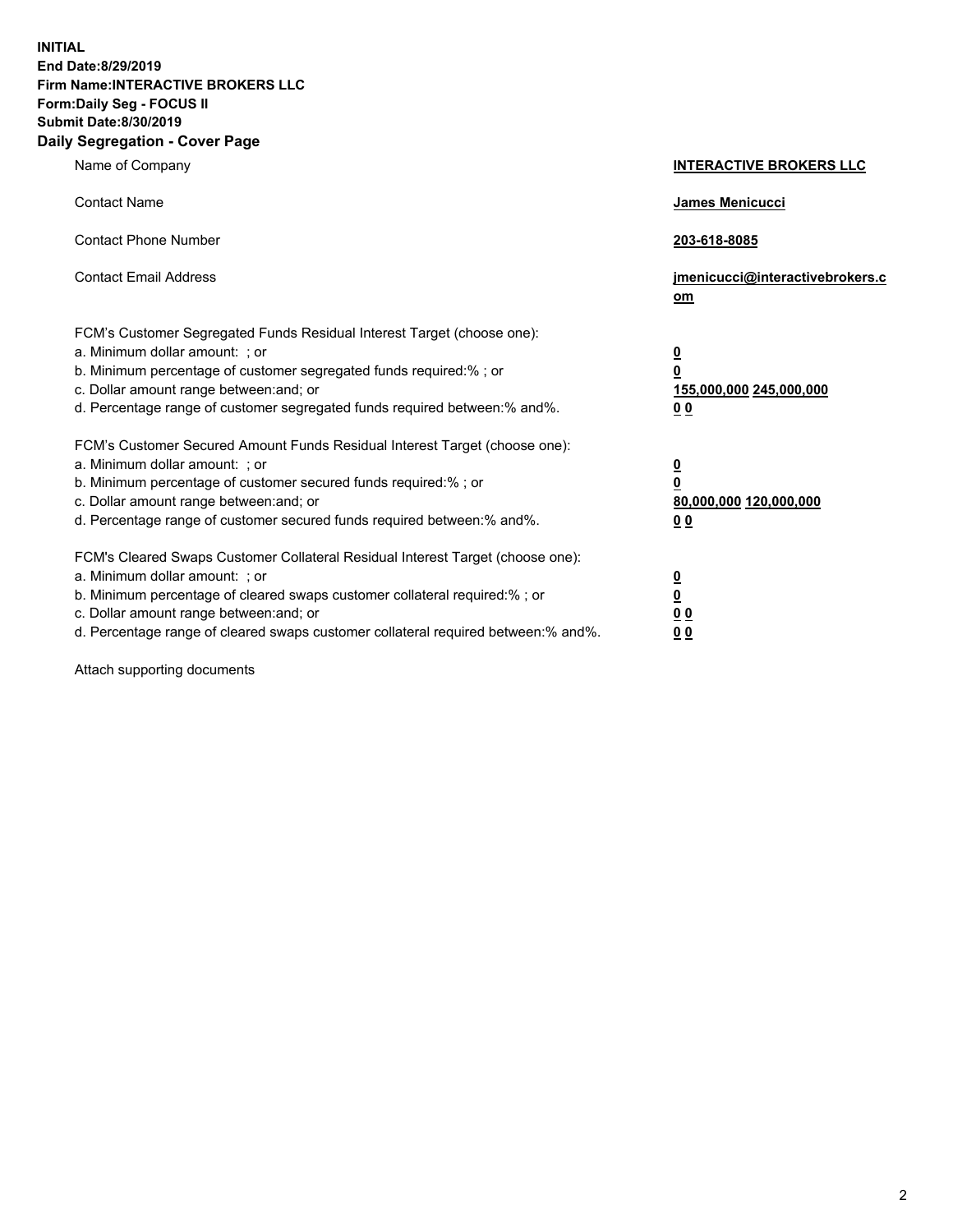## **INITIAL End Date:8/29/2019 Firm Name:INTERACTIVE BROKERS LLC Form:Daily Seg - FOCUS II Submit Date:8/30/2019 Daily Segregation - Secured Amounts**

|     | Dany Jegregation - Jecureu Aniounts                                                                     |                                  |
|-----|---------------------------------------------------------------------------------------------------------|----------------------------------|
|     | Foreign Futures and Foreign Options Secured Amounts                                                     |                                  |
|     | Amount required to be set aside pursuant to law, rule or regulation of a foreign                        | $0$ [7305]                       |
|     | government or a rule of a self-regulatory organization authorized thereunder                            |                                  |
| 1.  | Net ledger balance - Foreign Futures and Foreign Option Trading - All Customers                         |                                  |
|     | A. Cash                                                                                                 | 494,552,018 [7315]               |
|     | B. Securities (at market)                                                                               | $0$ [7317]                       |
| 2.  | Net unrealized profit (loss) in open futures contracts traded on a foreign board of trade               | 17,081,458 [7325]                |
| 3.  | Exchange traded options                                                                                 |                                  |
|     | a. Market value of open option contracts purchased on a foreign board of trade                          | 85,294 [7335]                    |
|     | b. Market value of open contracts granted (sold) on a foreign board of trade                            | -38,686 [7337]                   |
| 4.  | Net equity (deficit) (add lines 1. 2. and 3.)                                                           | 511,680,084 [7345]               |
| 5.  | Account liquidating to a deficit and account with a debit balances - gross amount                       | 10,727 [7351]                    |
|     | Less: amount offset by customer owned securities                                                        | 0 [7352] 10,727 [7354]           |
| 6.  | Amount required to be set aside as the secured amount - Net Liquidating Equity                          | 511,690,811 [7355]               |
|     | Method (add lines 4 and 5)                                                                              |                                  |
| 7.  | Greater of amount required to be set aside pursuant to foreign jurisdiction (above) or line             | 511,690,811 [7360]               |
|     | 6.                                                                                                      |                                  |
|     | FUNDS DEPOSITED IN SEPARATE REGULATION 30.7 ACCOUNTS                                                    |                                  |
| 1.  | Cash in banks                                                                                           |                                  |
|     | A. Banks located in the United States                                                                   | 91,600,478 [7500]                |
|     | B. Other banks qualified under Regulation 30.7                                                          | 0 [7520] 91,600,478 [7530]       |
| 2.  | Securities                                                                                              |                                  |
|     | A. In safekeeping with banks located in the United States                                               | 462,233,825 [7540]               |
|     | B. In safekeeping with other banks qualified under Regulation 30.7                                      | 0 [7560] 462,233,825 [7570]      |
| 3.  | Equities with registered futures commission merchants                                                   |                                  |
|     | A. Cash                                                                                                 | $0$ [7580]                       |
|     | <b>B.</b> Securities                                                                                    | $0$ [7590]                       |
|     | C. Unrealized gain (loss) on open futures contracts                                                     | $0$ [7600]                       |
|     | D. Value of long option contracts                                                                       | $0$ [7610]                       |
| 4.  | E. Value of short option contracts<br>Amounts held by clearing organizations of foreign boards of trade | 0 [7615] 0 [7620]                |
|     | A. Cash                                                                                                 | $0$ [7640]                       |
|     | <b>B.</b> Securities                                                                                    | $0$ [7650]                       |
|     | C. Amount due to (from) clearing organization - daily variation                                         | $0$ [7660]                       |
|     | D. Value of long option contracts                                                                       | 0 [7670]                         |
|     | E. Value of short option contracts                                                                      | 0 [7675] 0 [7680]                |
| 5.  | Amounts held by members of foreign boards of trade                                                      |                                  |
|     | A. Cash                                                                                                 | 69,640,176 [7700]                |
|     | <b>B.</b> Securities                                                                                    | $0$ [7710]                       |
|     | C. Unrealized gain (loss) on open futures contracts                                                     | 14,305,786 [7720]                |
|     | D. Value of long option contracts                                                                       | 85,294 [7730]                    |
|     | E. Value of short option contracts                                                                      | -38,686 [7735] 83,992,570 [7740] |
| 6.  | Amounts with other depositories designated by a foreign board of trade                                  | 0 [7760]                         |
| 7.  | Segregated funds on hand                                                                                | $0$ [7765]                       |
| 8.  | Total funds in separate section 30.7 accounts                                                           | 637,826,873 [7770]               |
| 9.  | Excess (deficiency) Set Aside for Secured Amount (subtract line 7 Secured Statement                     | 126,136,062 [7380]               |
|     | Page 1 from Line 8)                                                                                     |                                  |
| 10. | Management Target Amount for Excess funds in separate section 30.7 accounts                             | 80,000,000 [7780]                |
| 11. | Excess (deficiency) funds in separate 30.7 accounts over (under) Management Target                      | 46,136,062 [7785]                |
|     |                                                                                                         |                                  |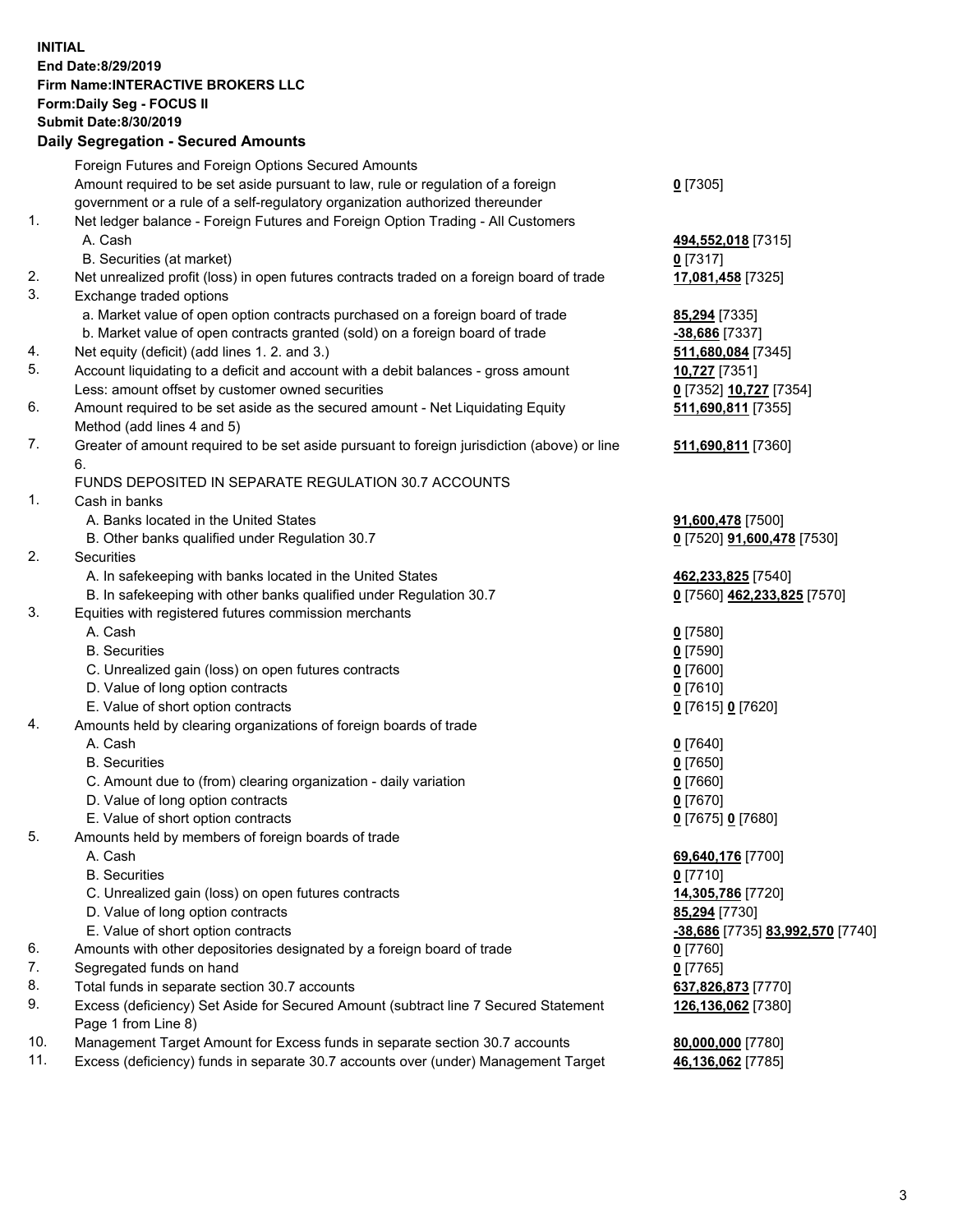**INITIAL End Date:8/29/2019 Firm Name:INTERACTIVE BROKERS LLC Form:Daily Seg - FOCUS II Submit Date:8/30/2019 Daily Segregation - Segregation Statement** SEGREGATION REQUIREMENTS(Section 4d(2) of the CEAct) 1. Net ledger balance A. Cash **4,198,066,201** [7010] B. Securities (at market) **0** [7020] 2. Net unrealized profit (loss) in open futures contracts traded on a contract market **-68,974,041** [7030] 3. Exchange traded options A. Add market value of open option contracts purchased on a contract market **264,512,803** [7032] B. Deduct market value of open option contracts granted (sold) on a contract market **-255,273,179** [7033] 4. Net equity (deficit) (add lines 1, 2 and 3) **4,138,331,784** [7040] 5. Accounts liquidating to a deficit and accounts with debit balances - gross amount **1,215,709** [7045] Less: amount offset by customer securities **0** [7047] **1,215,709** [7050] 6. Amount required to be segregated (add lines 4 and 5) **4,139,547,493** [7060] FUNDS IN SEGREGATED ACCOUNTS 7. Deposited in segregated funds bank accounts A. Cash **1,044,473,159** [7070] B. Securities representing investments of customers' funds (at market) **1,989,785,075** [7080] C. Securities held for particular customers or option customers in lieu of cash (at market) **0** [7090] 8. Margins on deposit with derivatives clearing organizations of contract markets A. Cash **2,978,696** [7100] B. Securities representing investments of customers' funds (at market) **1,336,350,012** [7110] C. Securities held for particular customers or option customers in lieu of cash (at market) **0** [7120] 9. Net settlement from (to) derivatives clearing organizations of contract markets **-16,558,271** [7130] 10. Exchange traded options A. Value of open long option contracts **264,384,252** [7132] B. Value of open short option contracts **-255,229,689** [7133] 11. Net equities with other FCMs A. Net liquidating equity **0** [7140] B. Securities representing investments of customers' funds (at market) **0** [7160] C. Securities held for particular customers or option customers in lieu of cash (at market) **0** [7170] 12. Segregated funds on hand **0** [7150] 13. Total amount in segregation (add lines 7 through 12) **4,366,183,234** [7180] 14. Excess (deficiency) funds in segregation (subtract line 6 from line 13) **226,635,741** [7190] 15. Management Target Amount for Excess funds in segregation **155,000,000** [7194] 16. Excess (deficiency) funds in segregation over (under) Management Target Amount **71,635,741** [7198]

Excess